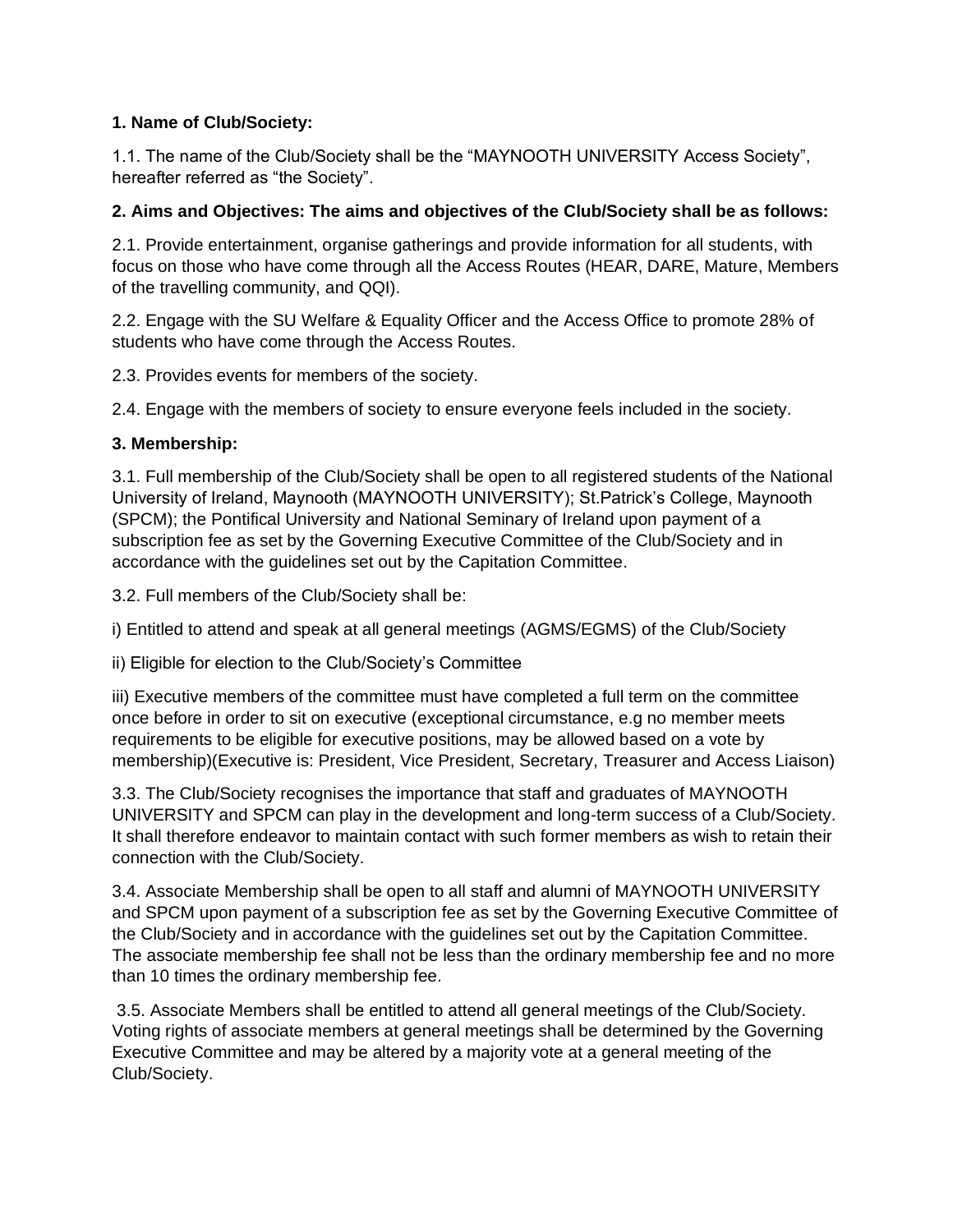3.6. Associate Members shall be ineligible for election to the Club/Society's Governing Executive Committee.

3.7. Other rights of Associate Members shall be determined by the Governing Executive Committee but may also be granted or revoked by a majority vote at a general meeting of the Club/Society.

3.8. The rights of an Associate Member shall not exceed those of an ordinary member of the Club/Society.

3.9. All members shall be bound by this constitution.

## **4. Governing Committee**

4.1. The Club/Society shall have a Governing Committee (hereafter referred to as the "the committee") which shall be elected annually by the membership.

4.2. The committee shall run and direct the ongoing activities of the Club/Society on behalf of its members and in accordance with the aims and objectives.

4.3. Although decisions should be arrived at by the consensus of the committee (where possible), committee decisions shall be decided by majority voting.

4.4. A quorum for committee meetings shall be two thirds of committee members.

- 4.5. The Committee shall consist of:
- *i) President*
- *ii) Vice President*
- *iii) Secretary*
- *iv) Treasurer*
- *v) Access Liaison Officer*
- vi) Public Relations Officers Social Media Posters/Graphic Design
- vii) HEAR Representative
- viii) DARE Representative
- ix) Events Manager
- x) Mature Representative
- xi) First Year Representative
- xii)First Day Contact Representative

4.6. Assistant positions shall be filled by co-option by the committee as the need arises.

4.7. Sub-committees may be co-opted where the need arises and at the discretion of the committee.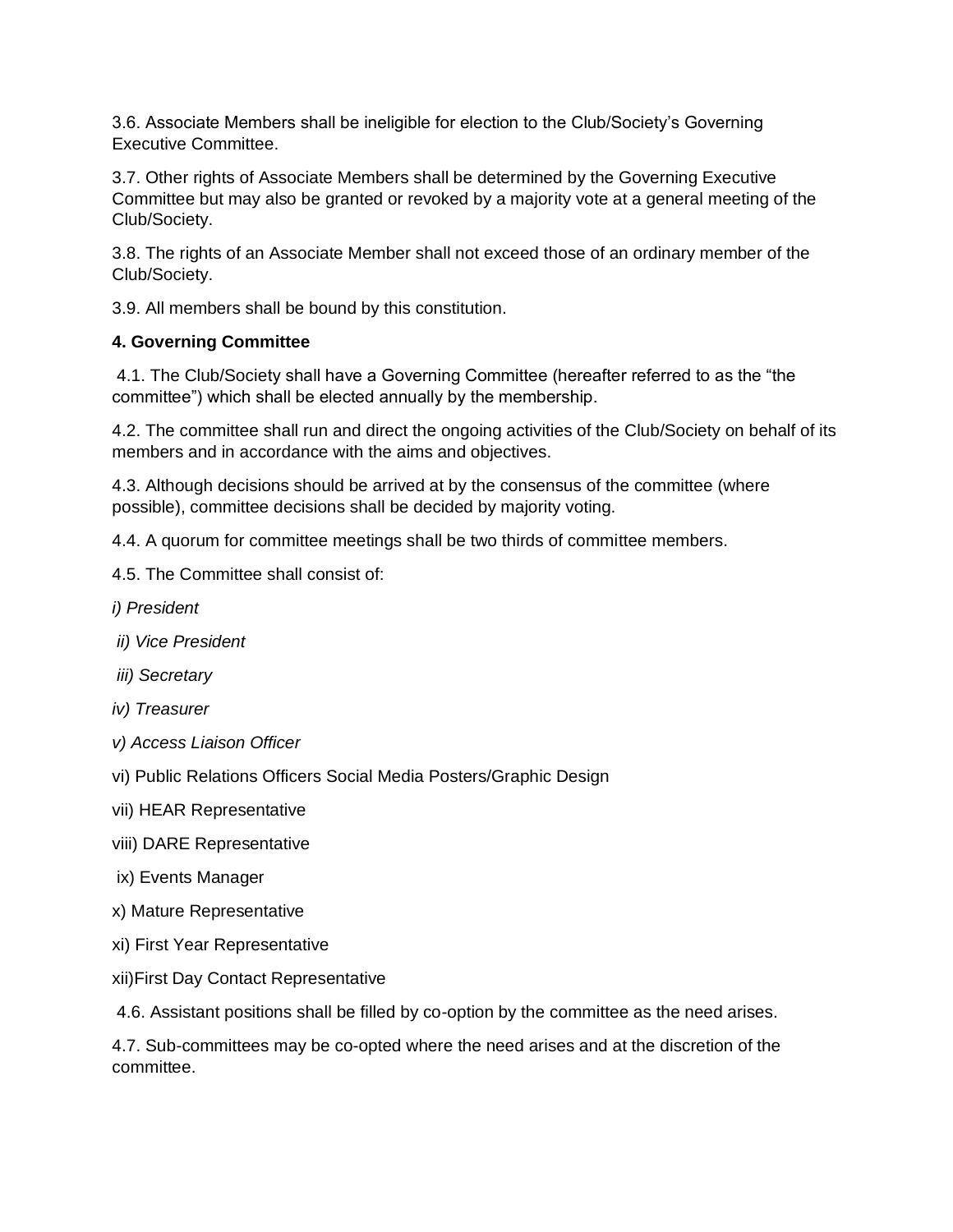4.8. The Term of Office of these elected officers shall be one year running from 1st July until the 30th June of the following year.

4.9. A person shall not hold the same office for more than 2 successive years.

4.10. The committee will have an Executive Membership. This will include the President, Vice President, Secretary, Treasurer and Access Liaison Officer.

### **5. Election of the Governing Committee**

5.1. The committee members shall be democratically elected at the Annual General Meeting (AGM) or at an Extra-ordinary General Meeting (EGM) of the Club/Society.

5.2. Club/Society AGM's and committee elections, where possible, should be held before the end of semester 2 of a given academic year in accordance with Capitation Committee rules.

5.3. To seek election to the committee, each candidate must have 2 nominations by current members of the Club/Society.

#### **6. Duties of Governing Committee**

6.1.1 The President shall be the chief officer of the Club/Society whose functions include chairing all meetings of the committee and officiating at meetings of the Club/Society.

6.1.2 The Chair of any meeting shall have an ordinary vote at committee meetings and meetings of the Club/Society. In the event of a tied vote on any matter she / he shall have the casting vote.

6.2.1 The Vice President shall assist the President in all their duties.

6.2.2 The Vice President shall assume the duties of the President (unless otherwise directed by a general meeting of the Club/Society) in the event that the President is absent or is unable to perform their duties.

6.3.1 The Secretary's function shall be to deal with all correspondence and records of the Club/Society.

6.3.2 The Secretary shall keep minutes of all committee meetings, of all general meetings, of the Annual General Meeting or any other meetings relating to the business of the Club/Society when requested by the committee.

6.3.3 The Secretary may keep a record of authorisation of expenditure.

6.3.4 The Secretary shall give notice to all members of the Society's meetings, events and functions.

6.3.5 The Secretary shall assist the Public Relations Officer to organise fundraising events and sponsorship where necessary.

6.4.1 The Treasurer's function shall be to administer the funds of the Society and to maintain accounts and budgets.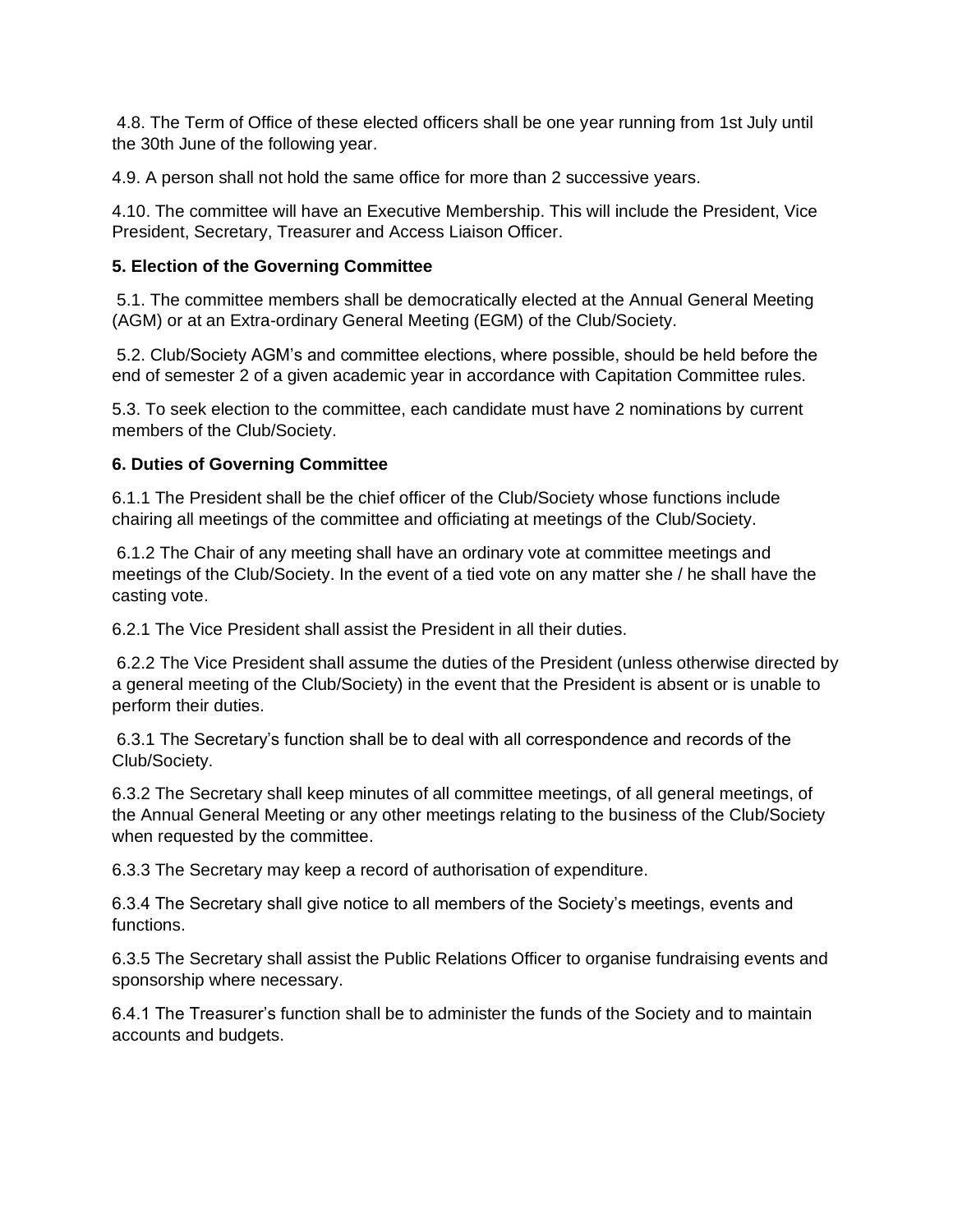6.4.2 The Treasurer shall be responsible for the maintenance of accounts subject to the decisions of the committee in compliance with the regulations set down by the Capitation Committee.

6.4.3 The Treasurer shall keep full records of income and expenditure of the Society. The Treasurer shall also keep a record of who authorised various expenditures and shall issue receipts.

6.4.4 The Treasurer shall sign all cheques and withdrawals forms from the Society's bank account.

6.4.5 Where the Treasurer is decreed as unavailable, another designated person may sign cheques and withdrawal forms for the Society on consultation with the Capitation Committee. 6.5.1 The Treasurer shall be responsible for the fixed and current assets of the Club/Society in compliance with the regulations set down by the Capitation Committee.

6.5.2 The Secretary shall maintain a record of all fixed and current assets belonging to the Club/Society and will report an inventory list to the committee at the start and end of the academic year.

6.6.1 The Access Liaison shall meet with the Access office regularly to help promote engagement between access students and the office.

6.6.2 The Access Liaison will work alongside the President in communicating opportunities, supports etc to the membership.

6.7.1 The Public Relations Officers (along with the Events Manager and Secretary) shall be responsible for the advertising of all functions of the Club/Society through all means possible.

6.7.2 The Public Relations Officers (along with the Secretary) shall deal with external correspondence and maintain records of the contribution outside bodies have had for the Club/Society and to give notice to all members of these contributions.

7. Dismissal and Resignation of Committee Members

7.1. No member of the committee shall be dismissed from office unless:

i) Written notice of a resolution to seek such a dismissal, signed by 10% of the members of the Club/Society is received 4 working days prior to a general meeting at which such a resolution shall be debated.

OR

ii) Two thirds of the Governing Executive Committee may also call a meeting to debate the dismissal of another committee member.

7.2. A resolution to dismiss a committee member shall be passed by a simple majority voting at the relevant and quorate meeting.

7.3. A committee member wishing to resign must submit a letter in writing (exceptional circumstances may be accepted) declaring that intention to resign to the Secretary, who will immediately inform the committee as a whole. The responsibilities of that person shall be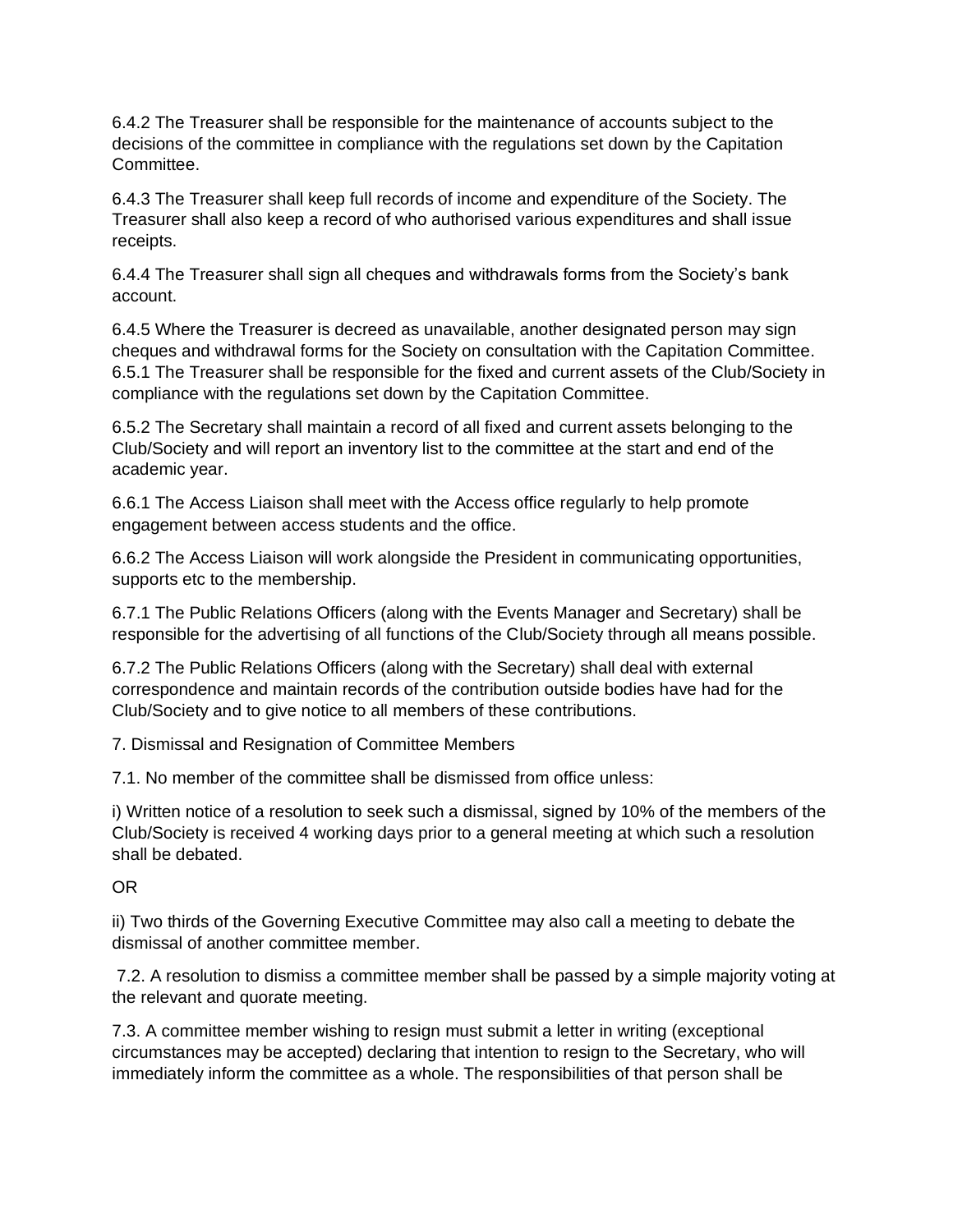delegated to other committee members(s)until a by-election can be held to re-elect a new person to the position.

7.4 If a committee member wishes to appeal their dismissal, a meeting must be arranged with the VP clubs and societies, with both parties being represented. This meeting must take place before the committee member has been dismissed and they will be expected to perform their role to the highest standard possible during the time before the appeal and thereafter.

## **8. Meetings**

8.1. There shall be an Annual General Meeting (AGM) held each year.

8.2. The AGM shall be held no later than in the final month of the Academic year where the main committee members will be elected (where possible).

8.3. Elections for the offices of the Governing Committee shall, insofar as possible,

take place at this meeting.

8.4. A quorum of the meeting shall be 3 Governing Committee members and 10% of the ordinary membership.

8.5. The business of the AGM shall include elections of relevant Governing Committee as well as annual reports from the outgoing Governing Committee (which should include a Treasurer's report on the finances of the Club/Society).

8.6. An Extra-ordinary General Meeting (EGM) shall be convened if:

i) 10% of the ordinary membership of the Club/Society request such a meeting in writing.

ii) A quorum of the Governing Committee requests such a meeting in writing.

iii) A vacancy on the current committee occurs and there is a need to elect a replacement. 8.7. Elections for the offices of the Governing Committee shall take place at the AGM or EGM (where relevant).

8.8. Notice of all meetings shall be given to the membership at least 5 working days prior to the date of the meeting.

8.9. At a meeting, a member may propose a resolution relating to the business of the Club/Society. The resolution shall be voted on by a show of hands and a declaration of the President that the resolution is carried (unless a secret ballot is demanded by any 5 members) shall be conclusive evidence that the resolution has passed or failed.

8.10. In the event that the President's resolution (8.9) is challenged, a recount of the votes will be administered in which a number of appropriate people will be appointed by the committee as "tellers" to count the votes. The result will be announced by the President or the Vice-President (where requested by the general meeting).

8.11. No resolution may contravene Maynooth University policy or Capitation Committee policy.

# **9. General**